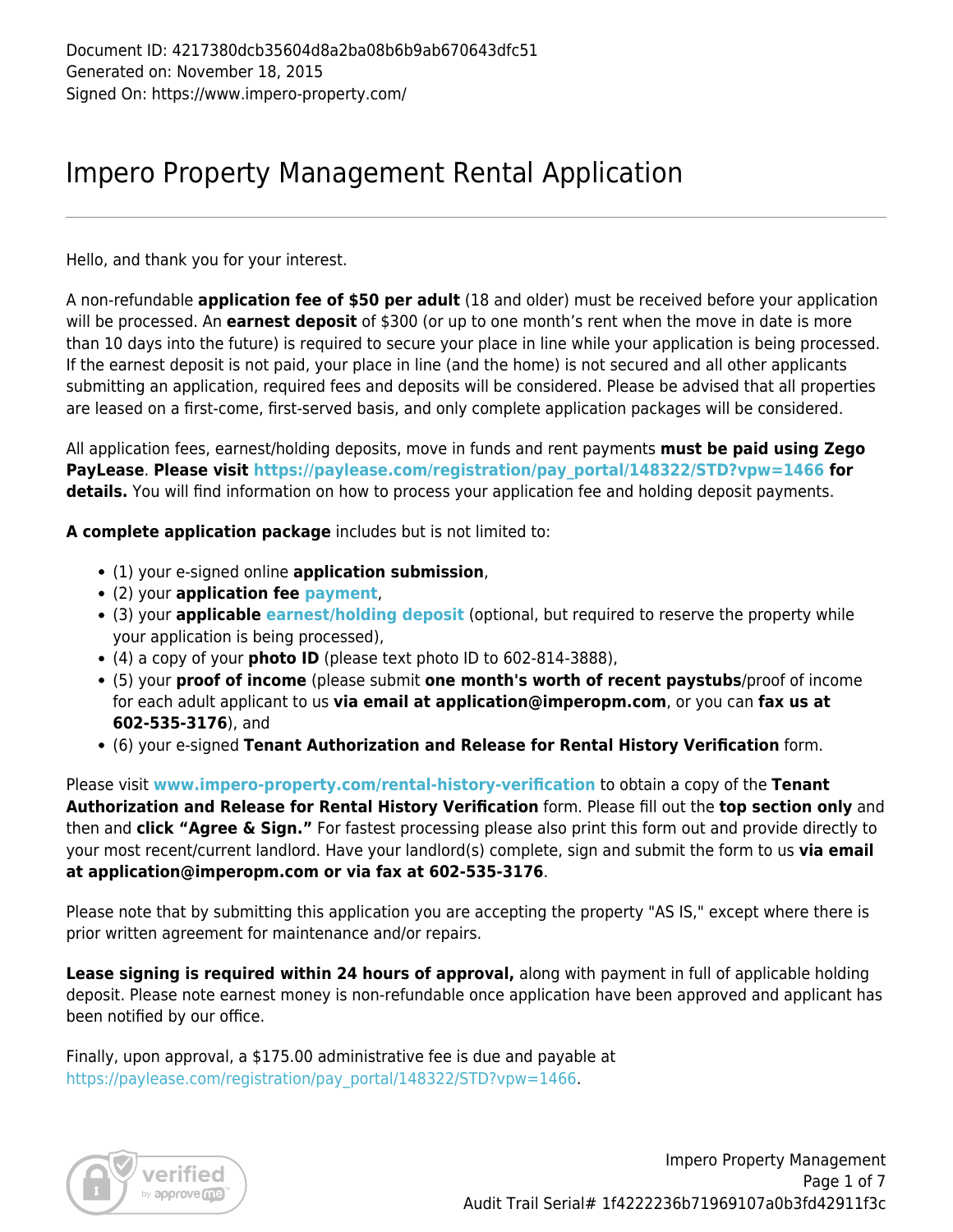### **1) Rental Property Information**

| Desired Address:   Desired Address:                                                                                                  |
|--------------------------------------------------------------------------------------------------------------------------------------|
|                                                                                                                                      |
| $City:$ City:                                                                                                                        |
| State: State:                                                                                                                        |
| Zip:  Zip:                                                                                                                           |
| Estimated Move In Date: Select Date                                                                                                  |
| Text ○12 Months○Other                                                                                                                |
| Other:<br>months                                                                                                                     |
| Rental Amount: \$<br>/mo                                                                                                             |
| Number of Occupants: Number o                                                                                                        |
| List all Occupants:                                                                                                                  |
| Number of Pets & Type/Breed or None:                                                                                                 |
| Number of Assistive Animals/Description or None:                                                                                     |
| If Assistive Animals listed above, please answer the following or enter "N/A":                                                       |
| Are the service animals required because of a disability: $ $ Choose One $ \blacktriangledown $                                      |
| What work or other task(s) have the animals been trained to perform?                                                                 |
| 2) Applicant Information                                                                                                             |
| First and Last Name:                                                                                                                 |
| Birth Date:                                                                                                                          |
| Impero Property Management<br>verified<br>Page 2 of 7<br>by approve me<br>$A_{11}$ dit Trail Carial# 1f122226671060107a062fd12011f2a |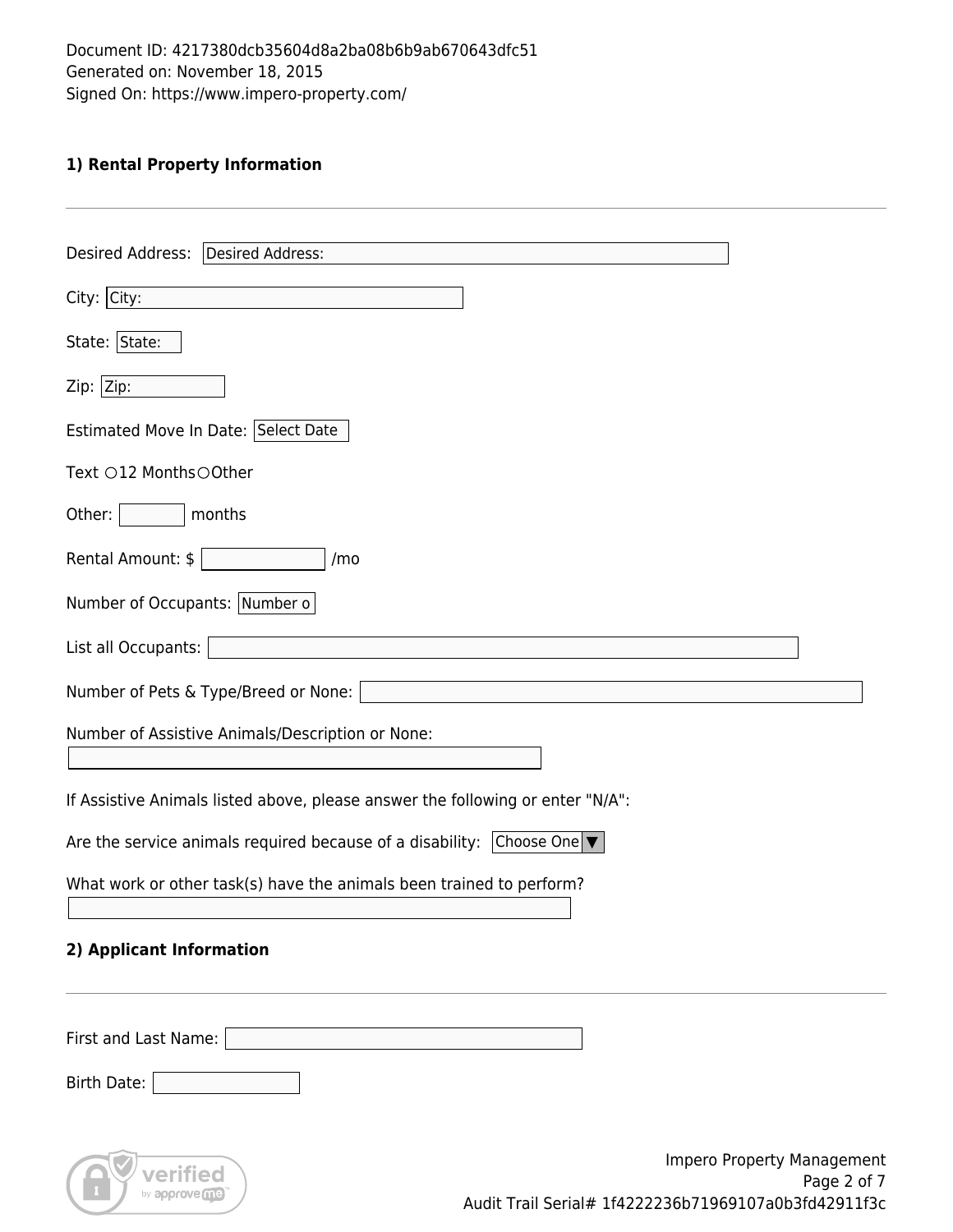| Soc. Sec. #:                                         |
|------------------------------------------------------|
| Driver's Lic. #:                                     |
| State of Issue:                                      |
| Cell Phone:                                          |
| Other Phone:                                         |
| Email:                                               |
| Current Address:                                     |
| Current City:                                        |
| <b>Current State:</b>                                |
| Current Zip:                                         |
| How Long at Current Address:  <br>OYear(s) OMonth(s) |
| Current Rental Amount: \$<br>/mo                     |
| Current Landlord Name:                               |
| Current Landlord Phone #:                            |
| <b>Current Landlord Email:</b>                       |
| г<br>Previous Address:                               |
| Previous City:                                       |
| Previous State:                                      |
| Previous Zip:                                        |
| How Long at Previous Address:<br>OYear(s) OMonth(s)  |
| Previous Rental Amount: \$<br>/mo                    |
| Impe<br>verified                                     |

by approveme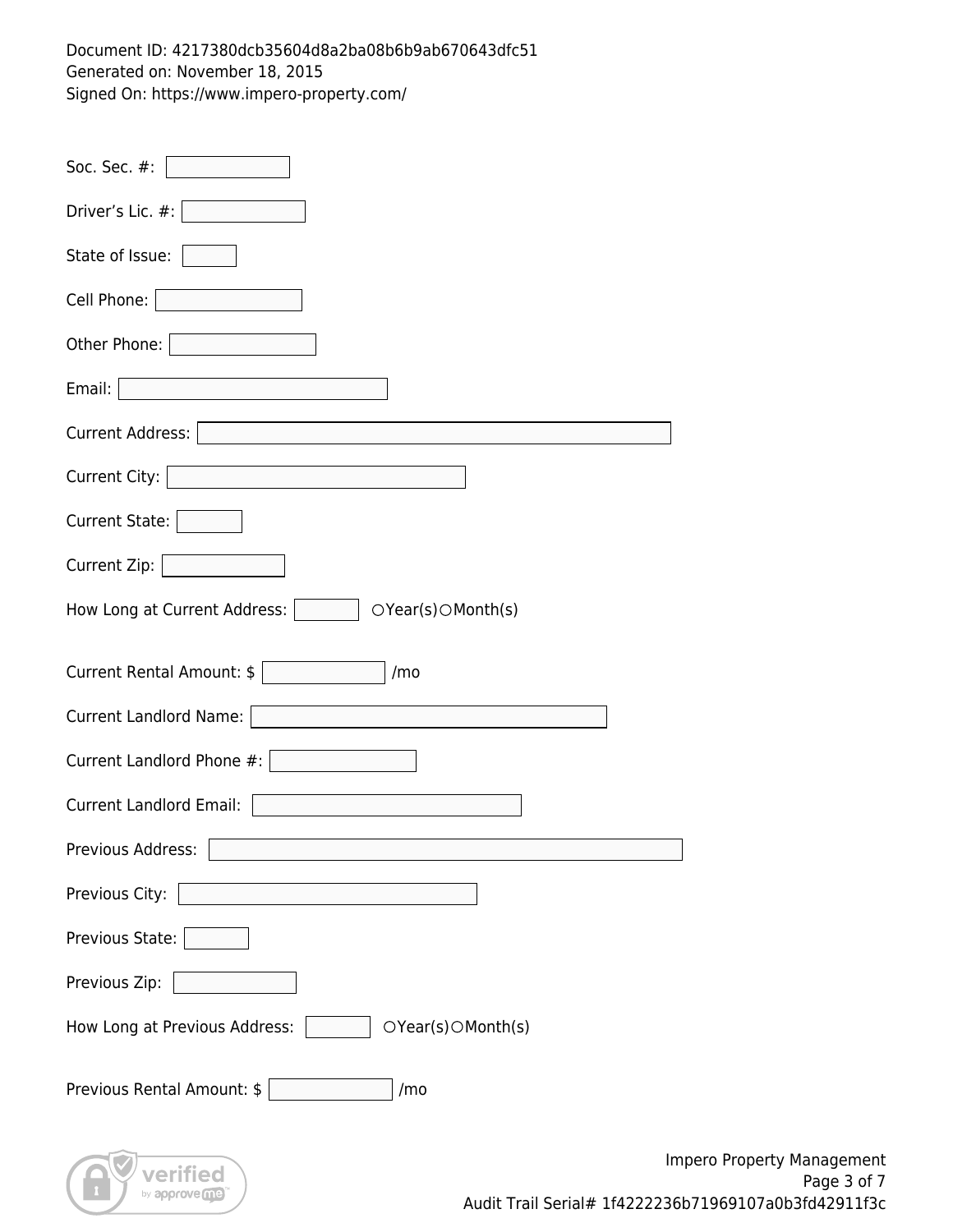| Previous Landlord Name:                                                       |
|-------------------------------------------------------------------------------|
| Previous Landlord Phone #:                                                    |
| Previous Landlord Email:                                                      |
| Have you ever been evicted? OYesONo                                           |
| If yes, when and why: $\vert$<br><u> 1980 - Andrea Andrew Maria (b. 1980)</u> |
| Have you ever been sent to collections for a past due rent amount: OYesONo    |
| If yes, amount and date:                                                      |
| Have you ever been convicted of a felony? OYesONo                             |
| If yes, when, and what was the issue: $\vert$                                 |
| Current Employer:                                                             |
| Employer Address:                                                             |
| Employer City:<br><u> 1989 - Johann Barbara, martxa amerikan personal (</u>   |
| <b>Employer State:</b>                                                        |
| Employer Zip:                                                                 |
| Date of Hire: Select Date                                                     |
| Position:                                                                     |
| Work Phone:                                                                   |
| <b>Supervisor Name:</b>                                                       |
| Supervisor Phone:                                                             |
| Gross Income Earned: \$<br>per   Week   \                                     |
| Other Income (explain): \$                                                    |

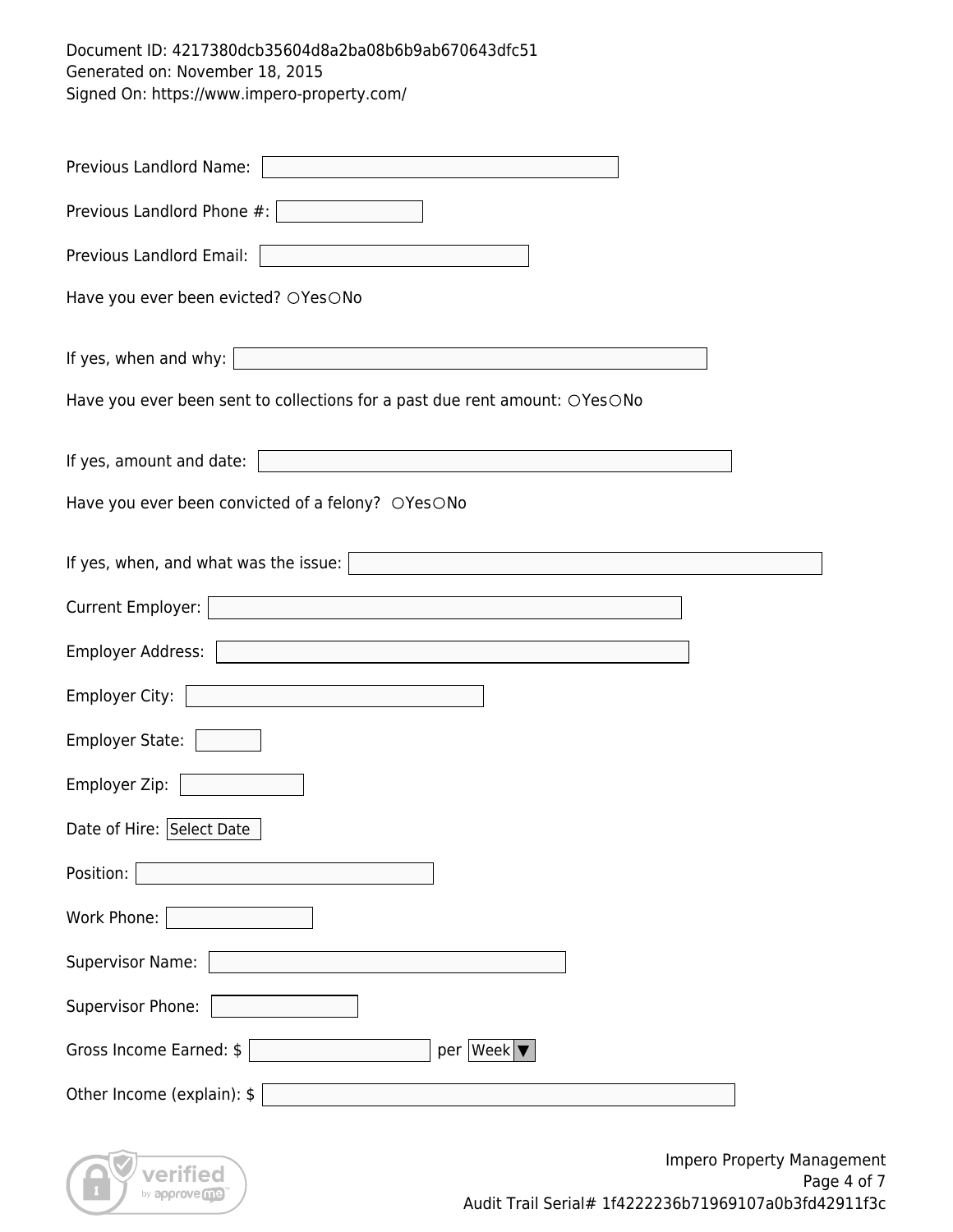| In Case of Emergency Notify: |
|------------------------------|
| Contact Phone #:             |
| <b>Contact Address:</b>      |
| Contact City:                |
| <b>Contact State:</b>        |
| Contact Zip:                 |
| Relationship:                |
| 3) Additional Information    |

Vehicle(s) that will be parked at the property:

#### **Vehicle #1**

| Make                           |
|--------------------------------|
| Model                          |
| License Plate                  |
| Vehicle #2                     |
| Make                           |
| Model                          |
| License Plate                  |
|                                |
| Applicant's Real Estate Agent: |
| Agent Phone #:                 |
| Agent Company:                 |
|                                |

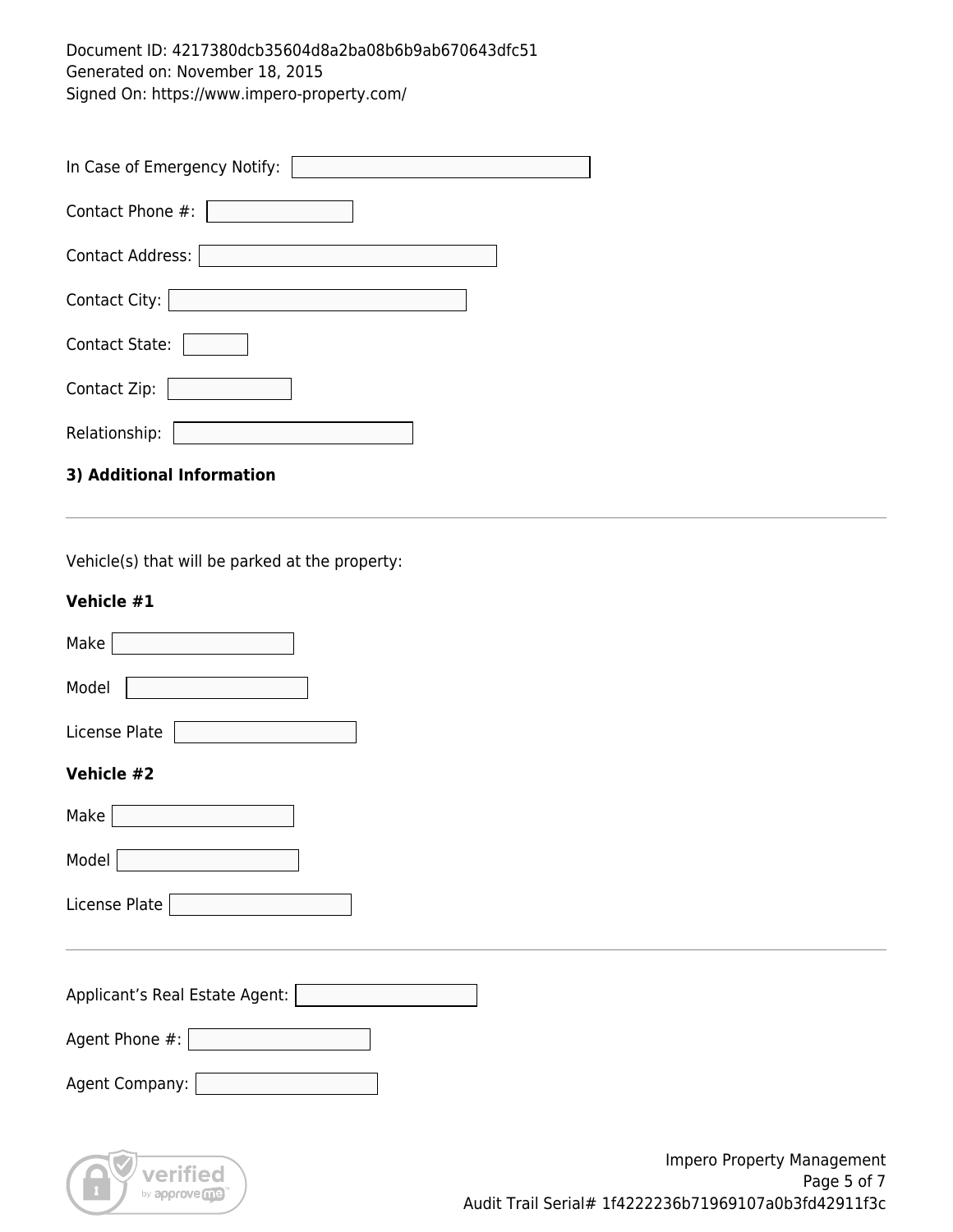If no agent, how did you hear about us?

#### **4) Legal**

This application must be signed and application fee(s) received before consideration by Management. Acceptance of applicant, application, and monies deposited with management, is not binding upon Management until approval of application by Management. Should Management or agent reject the application all deposit monies will be refunded less the non-refundable application fee of \$50.00 per adult (18 and older.) Under no condition will application fee be refunded or returned. If applicant withdraws application anytime following qualifying of application, management to defray losses in advertising, lost prospective tenants or rent losses, will retain all monies deposited with Management. I the undersigned do hereby authorize Impero Property Management LLC to investigate the information supplied by me on the rental application concerning my income, mode of living, credit history, rental payment and/or eviction history, criminal and character backgrounds for the purpose of qualifying my application for the aforementioned rental property.

I have read, agree and affirm that all of my statements and information provided in this application are true and complete. I acknowledge that false, undisclosed, incomplete or misleading information herein may constitute grounds for rejection of this application, termination of right of occupancy of all residents and occupants under a lease and/or forfeiture of deposits and fees, and may constitute a criminal offense under the laws of this state.

| I agree and affirm all of the above. Applicant initials: |  |  | Date: July 5, 2022 |
|----------------------------------------------------------|--|--|--------------------|
|----------------------------------------------------------|--|--|--------------------|